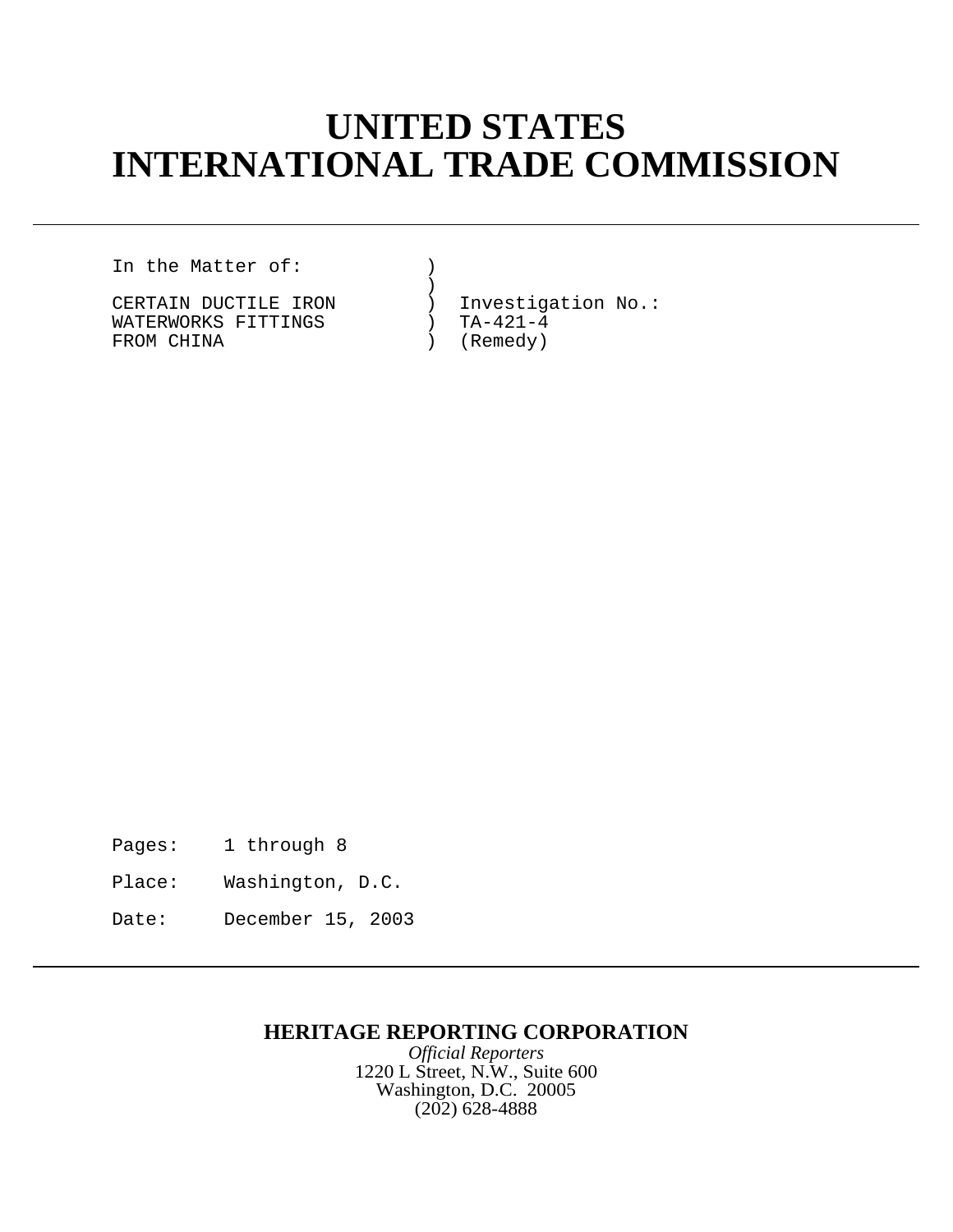### THE UNITED STATES INTERNATIONAL TRADE COMMISSION

| In the Matter of:    |                    |
|----------------------|--------------------|
|                      |                    |
| CERTAIN DUCTILE IRON | Investigation No.: |
| WATERWORKS FITTINGS  | TA-421-4           |
| FROM CHINA           | (Remedy)           |

Monday, December 15, 2003

Room 101 U.S. International Trade Commission 500 E Street, SW Washington, D.C.

The commission meeting commenced, pursuant to notice, at 11:03 a.m., before the Commissioners of the United States International Trade Commission, the Honorable DEANNA TANNER OKUN, Chairman, presiding.

APPEARANCES:

On behalf of the International Trade Commission:

Commissioners:

DEANNA TANNER OKUN, CHAIRMAN (presiding) JENNIFER A. HILLMAN, VICE CHAIRMAN MARCIA E. MILLER, COMMISSIONER STEPHEN KOPLAN, COMMISSIONER CHARLOTTE R. LANE, COMMISSIONER DANIEL R. PEARSON, COMMISSIONER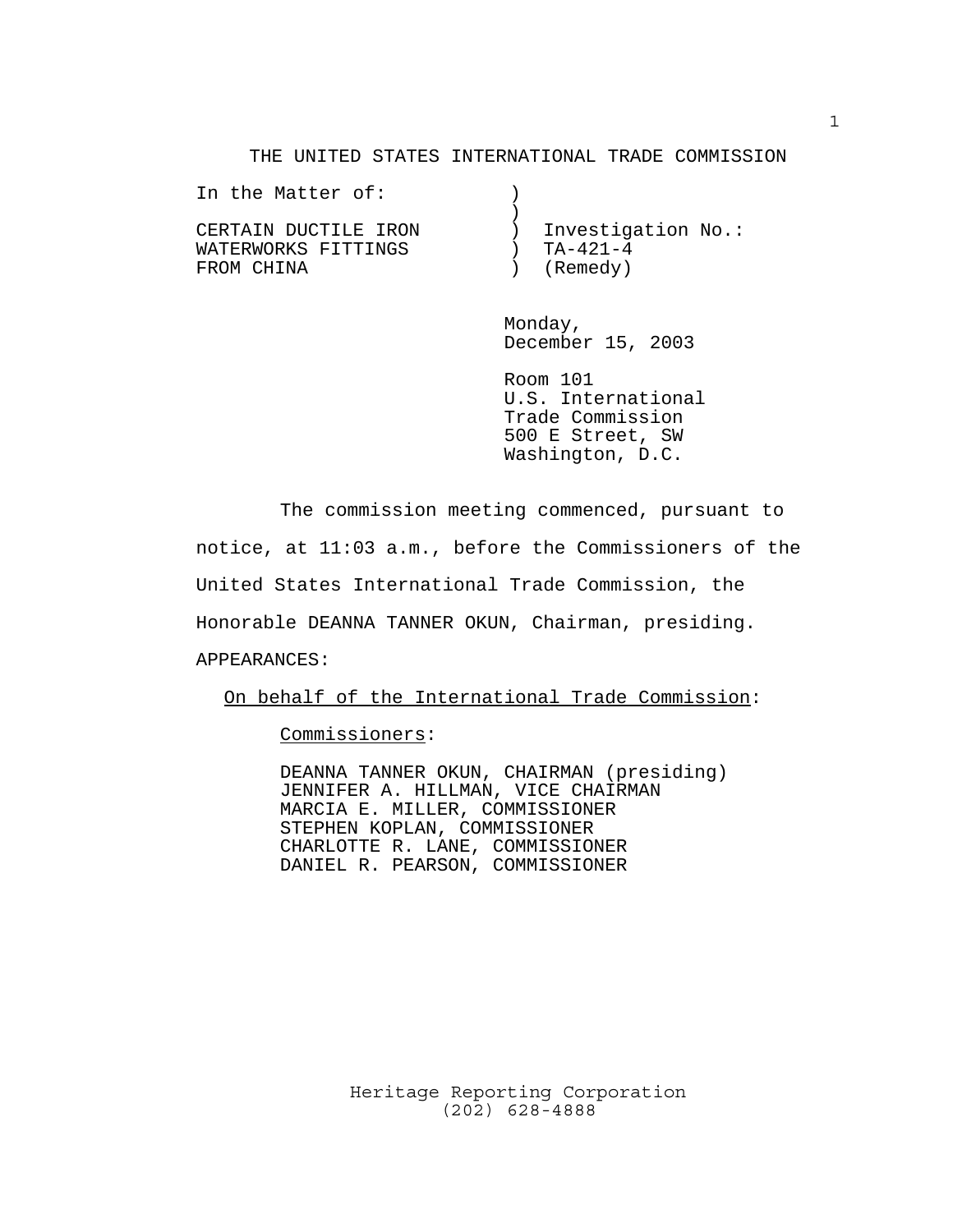APPEARANCES (continued):

## WILLIAM R. BISHOP, ACTING SECRETARY TO THE COMMISSION

Staff:

FRED RUGGLES, INVESTIGATOR DAVID BOYLAND, ACCOUNTANT JOHN BENEDETTO, ECONOMIST WILLIAM GEARHART, ATTORNEY DIANE MAZUR, SUPERVISORY INVESTIGATOR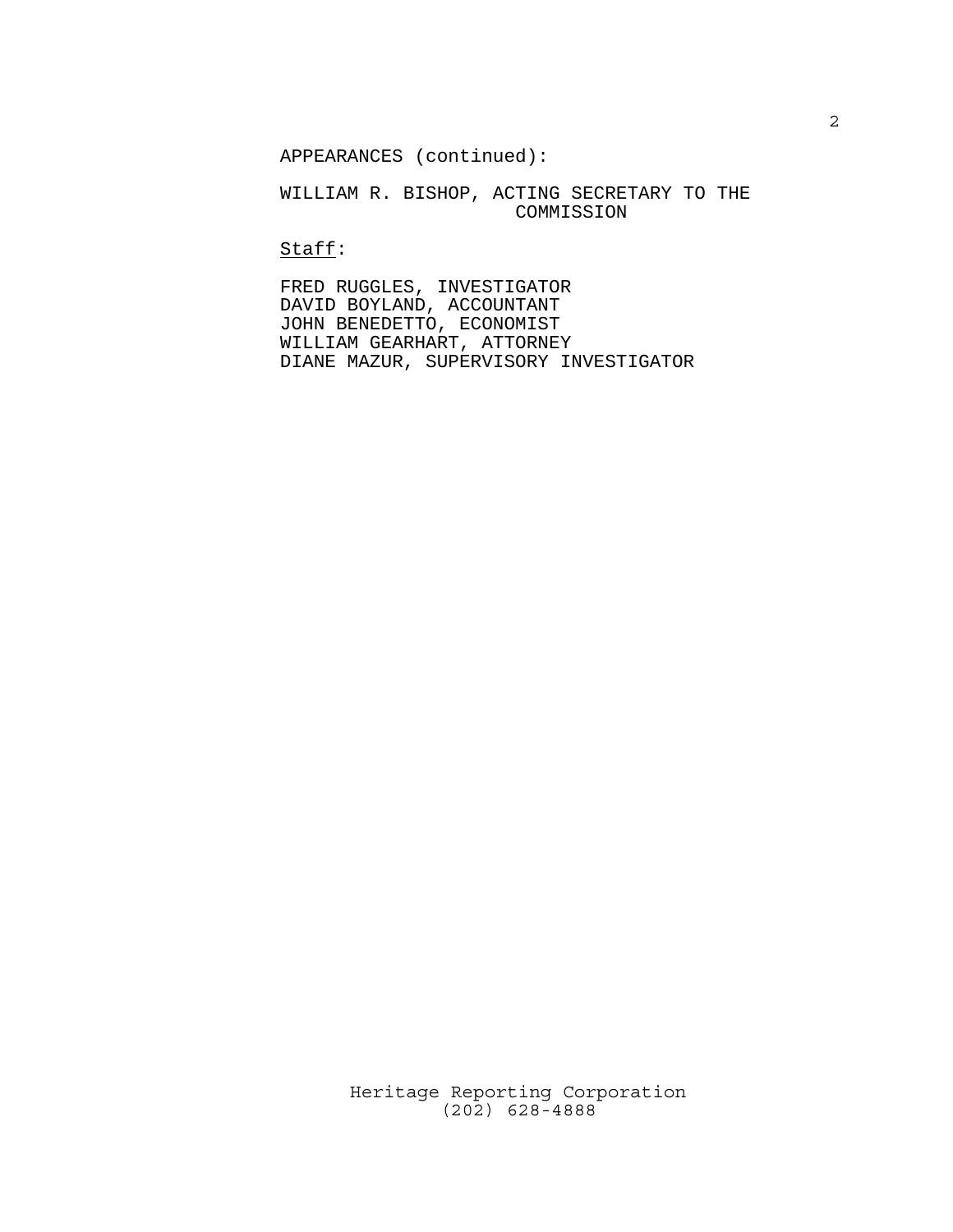## $\underline{\texttt{I}} \ \underline{\texttt{N}} \ \underline{\texttt{D}} \ \underline{\texttt{E}} \ \underline{\texttt{X}}$

3

| Agenda for Future Meetings: none                                                                         |      |   |
|----------------------------------------------------------------------------------------------------------|------|---|
| Outstanding Action Jackets:                                                                              | none | 4 |
| Minutes:<br>none                                                                                         |      | 4 |
| Ratification List:<br>none                                                                               |      | 4 |
| Inv. No. TA-421-4 (Remedy) (Certain Ductile Iron<br>Waterworks Fittings from China) -- briefing and vote |      | 4 |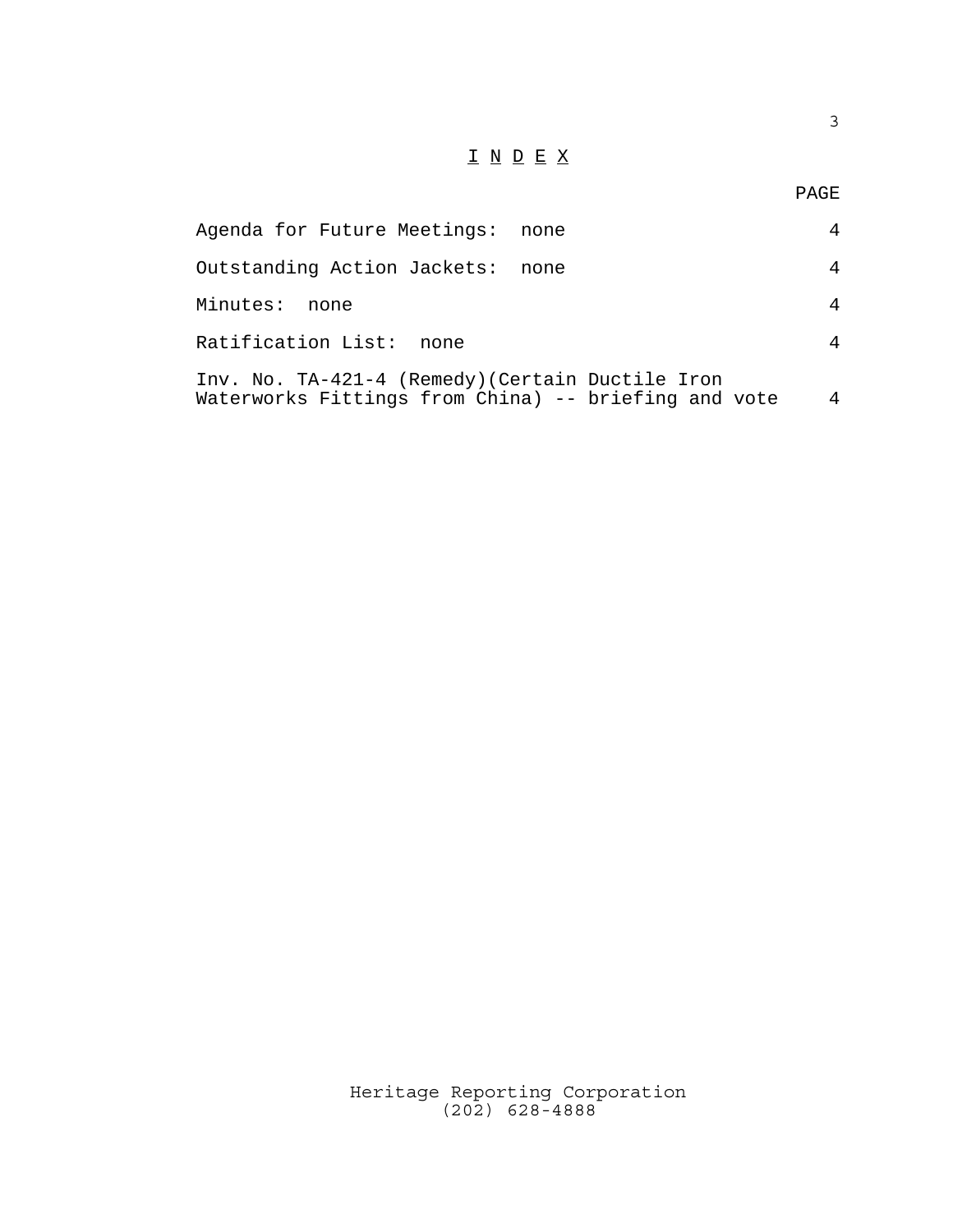| 1  | $\underline{P} \underline{R} \underline{O} \underline{C} \underline{E} \underline{E} \underline{D} \underline{I} \underline{N} \underline{G} \underline{S}$ |  |  |  |  |
|----|-------------------------------------------------------------------------------------------------------------------------------------------------------------|--|--|--|--|
| 2  | (11:03 a.m.)                                                                                                                                                |  |  |  |  |
| 3  | CHAIRMAN OKUN: Good morning. Good morning,                                                                                                                  |  |  |  |  |
| 4  | Mr. Secretary.                                                                                                                                              |  |  |  |  |
| 5  | MR. BISHOP: Good morning, Madam Chairman.                                                                                                                   |  |  |  |  |
| 6  | CHAIRMAN OKUN: There is no agenda for                                                                                                                       |  |  |  |  |
| 7  | future meetings to consider. There are no outstanding                                                                                                       |  |  |  |  |
| 8  | action jackets to consider. There are no minutes to                                                                                                         |  |  |  |  |
| 9  | consider. There are no ratification lists to                                                                                                                |  |  |  |  |
| 10 | consider. Therefore, this meeting of the United                                                                                                             |  |  |  |  |
| 11 | States International Trade Commission this morning                                                                                                          |  |  |  |  |
| 12 | will turn to Investigation No. TA-421-4, (Remedy)                                                                                                           |  |  |  |  |
| 13 | Certain Ductile Iron Waterworks Fittings from China.                                                                                                        |  |  |  |  |
| 14 | Good morning, Ms. Mazur and the other                                                                                                                       |  |  |  |  |
| 15 | members of the staff who participated in the remedy                                                                                                         |  |  |  |  |
| 16 | phase of the investigation. Does any commissioner                                                                                                           |  |  |  |  |
| 17 | have questions for the staff?                                                                                                                               |  |  |  |  |
| 18 | (No response.)                                                                                                                                              |  |  |  |  |
| 19 | CHAIRMAN OKUN:<br>Mr. Secretary, will you                                                                                                                   |  |  |  |  |
| 20 | please call the role?                                                                                                                                       |  |  |  |  |
| 21 | MR. BISHOP: Commissioner Koplan?                                                                                                                            |  |  |  |  |
| 22 | COMMISSIONER KOPLAN: On the basis of the                                                                                                                    |  |  |  |  |
| 23 | information developed in the subject investigation, I                                                                                                       |  |  |  |  |
| 24 | propose that the president impose a tariff rate quota                                                                                                       |  |  |  |  |
| 25 | for a three-year period on imports of certain ductile                                                                                                       |  |  |  |  |
|    | Heritage Reporting Corporation<br>$(202)$ 628-4888                                                                                                          |  |  |  |  |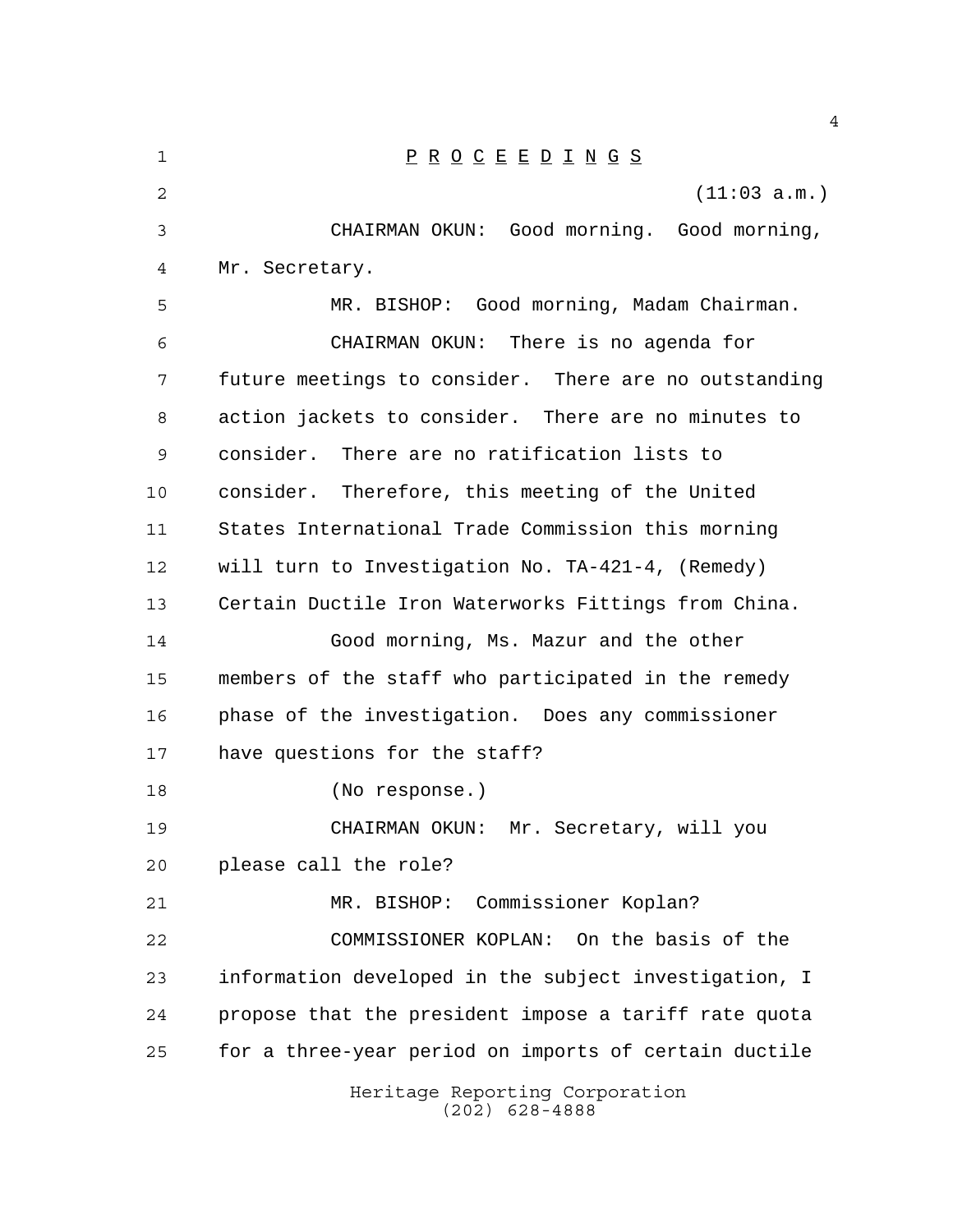Heritage Reporting Corporation iron waterworks fittings from China that are the subject of this investigation as follows: An additional tariff of 50 percent ad valorem on imports in excess of 14,324 short tons in the first year of relief; 40 percent ad valorem on imports in excess of 15,398 short tons in the second year of relief; and 30 percent ad valorem on imports in excess of 16,553 short tons in the third year of relief. Finally, if applications are filed, I recommend that the president direct the U.S. Department of Commerce and the U.S. Department of Labor to provide expedited consideration of trade- adjustment assistance for firms and/or workers affected by the subject imports. MR. BISHOP: Commissioner Pearson? COMMISSIONER PEARSON: I concur. MR. BISHOP: Commissioner Lane? 18 COMMISSIONER LANE: I concur. MR. BISHOP: Commissioner Hillman? VICE CHAIRMAN HILLMAN: In this investigation, I recommend that the president impose a quota on imports of certain ductile iron waterworks fittings from China for a three-year period at the following levels: 14,324 short tons in the first year of relief; 15,398 short tons in the second year of

(202) 628-4888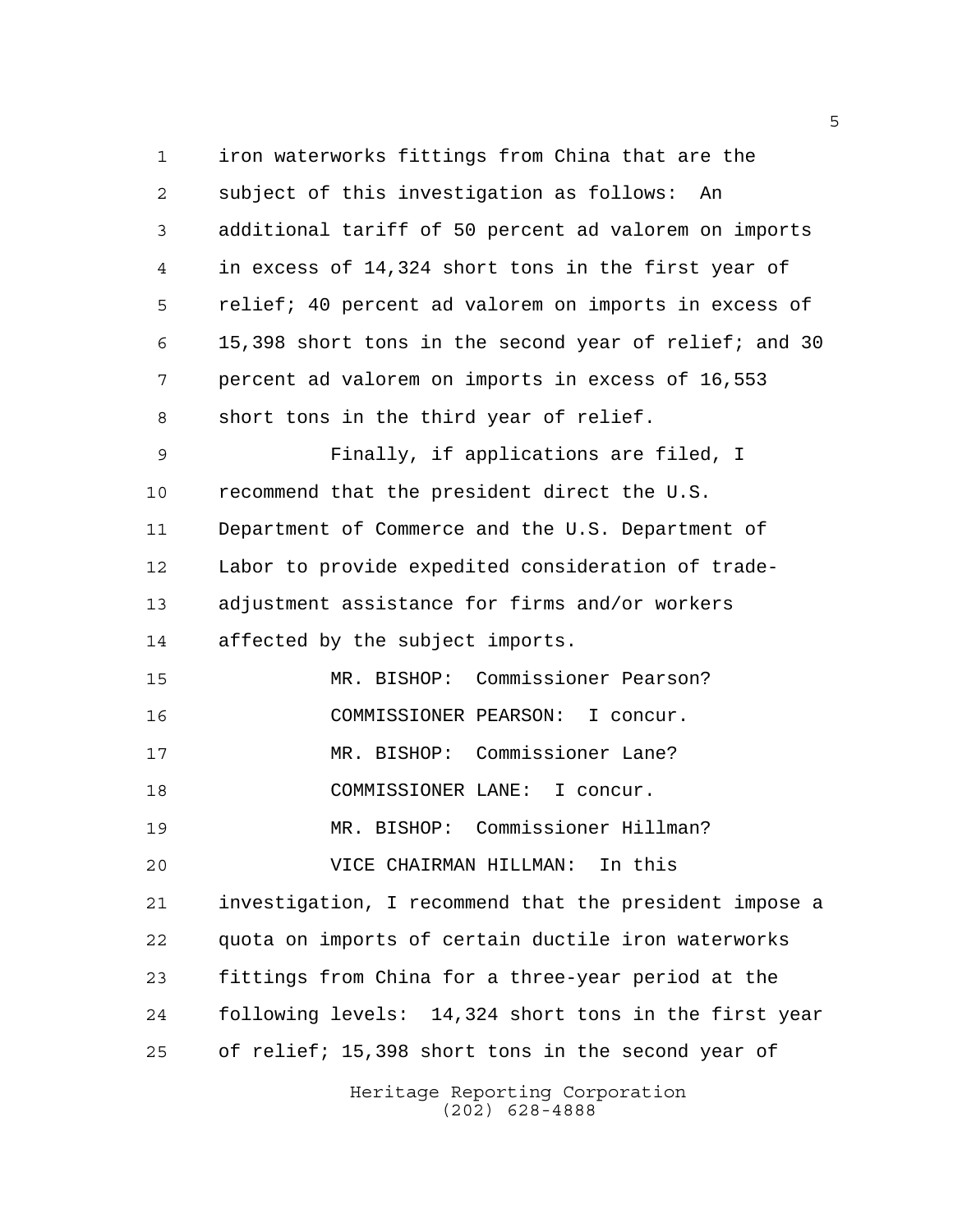relief; and 16,553 short tons in the third year of relief.

Heritage Reporting Corporation MR. BISHOP: Commissioner Miller? COMMISSIONER MILLER: In this investigation, I propose a tariff increase for a three-year period on imports of the subject ductile iron waterworks fittings from China. I propose a tariff increase of 50 percent ad valorem in the first year of relief, to be reduced to 40 percent ad valorem in the second year relief, and to 30 percent ad valorem in the third year of relief. MR. BISHOP: Commissioner Okun? CHAIRMAN OKUN: I concur with the remedy recommendation as articulated by Commissioners Koplan, Pearson, and Lane. MR. BISHOP: Madam Chairman, the Commission have announced their recommendations on remedy in the remedy phase of this investigation. CHAIRMAN OKUN: Further information regarding these recommendations will be in a press release. Commissioners' recommendations on remedy are currently scheduled to be transmitted to the president and the United States trade representative on or before December 24, 2003. Once again, I want to thank the staff for

(202) 628-4888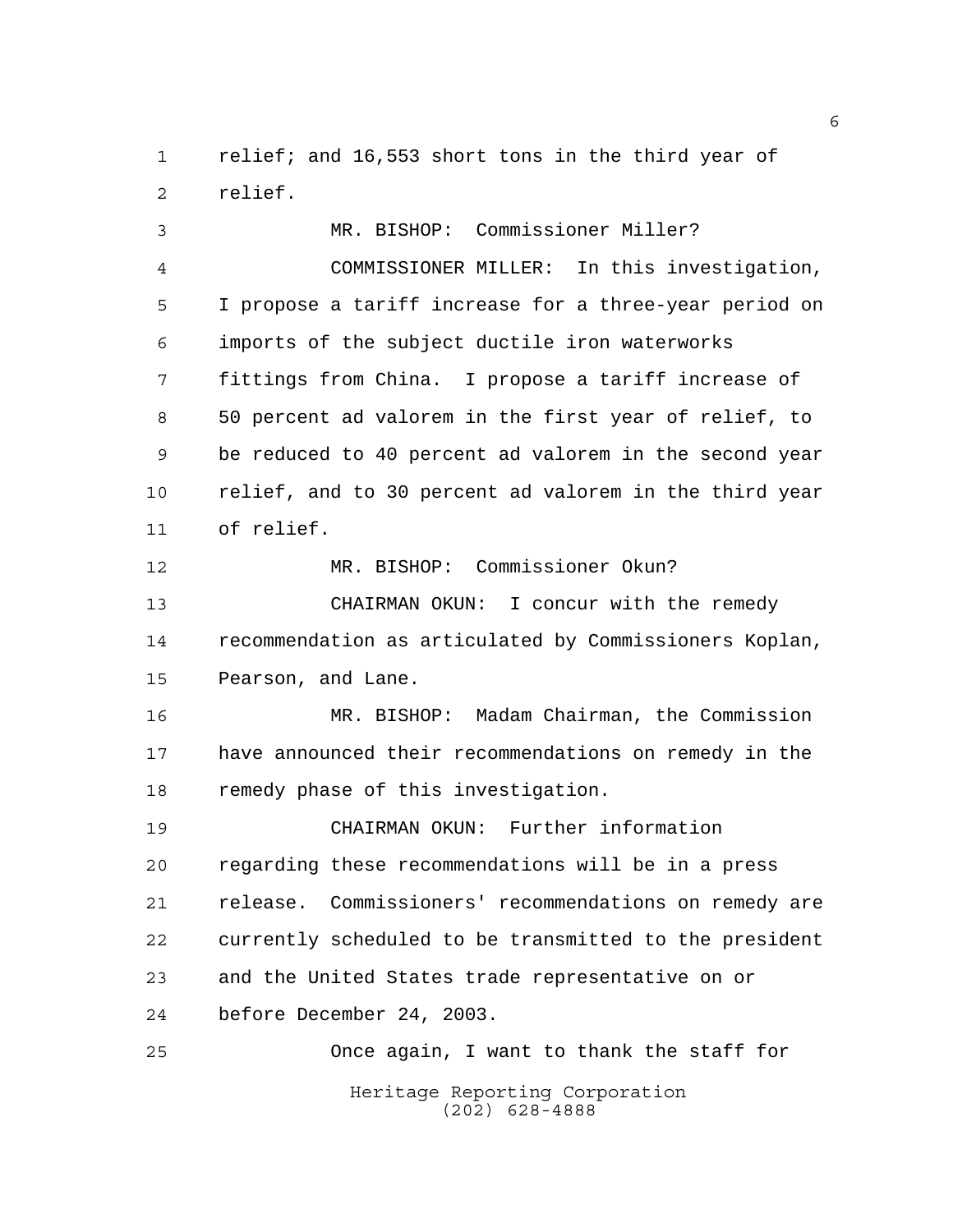| $\mathbf 1$    | all of their help in preparing these remedy         |
|----------------|-----------------------------------------------------|
| $\mathbf{2}$   | recommendations, and with no other business to come |
| $\mathfrak{Z}$ | before the Commission, this meeting is adjourned.   |
| $\overline{4}$ | (Whereupon, at 11:06 a.m., the Commission           |
| 5              | meeting was adjourned.)                             |
| $\epsilon$     | $\frac{1}{2}$                                       |
| $\sqrt{ }$     | $\frac{1}{2}$                                       |
| $\,8\,$        | $\frac{1}{2}$                                       |
| $\mathsf 9$    | $\frac{1}{2}$                                       |
| $10$           | $\frac{1}{2}$                                       |
| $11\,$         | $\frac{1}{2}$                                       |
| 12             | $\frac{1}{2}$                                       |
| 13             | $\frac{1}{2}$                                       |
| 14             | $\frac{1}{2}$                                       |
| $15$           | $\frac{1}{2}$                                       |
| 16             | $\frac{1}{2}$                                       |
| $17$           | $\frac{1}{2}$                                       |
| 18             | $\frac{1}{2}$                                       |
| 19             | $\frac{1}{2}$                                       |
| 20             | $\!/\!$ /                                           |
| $2\,1$         | $\!/\!$                                             |
| 22             | $\!/\!$                                             |
| 23             | $\!/\!$                                             |
| 24             | $\!/\!$                                             |
| 25             | / $\mskip-5mu/\mskip-5mu$                           |